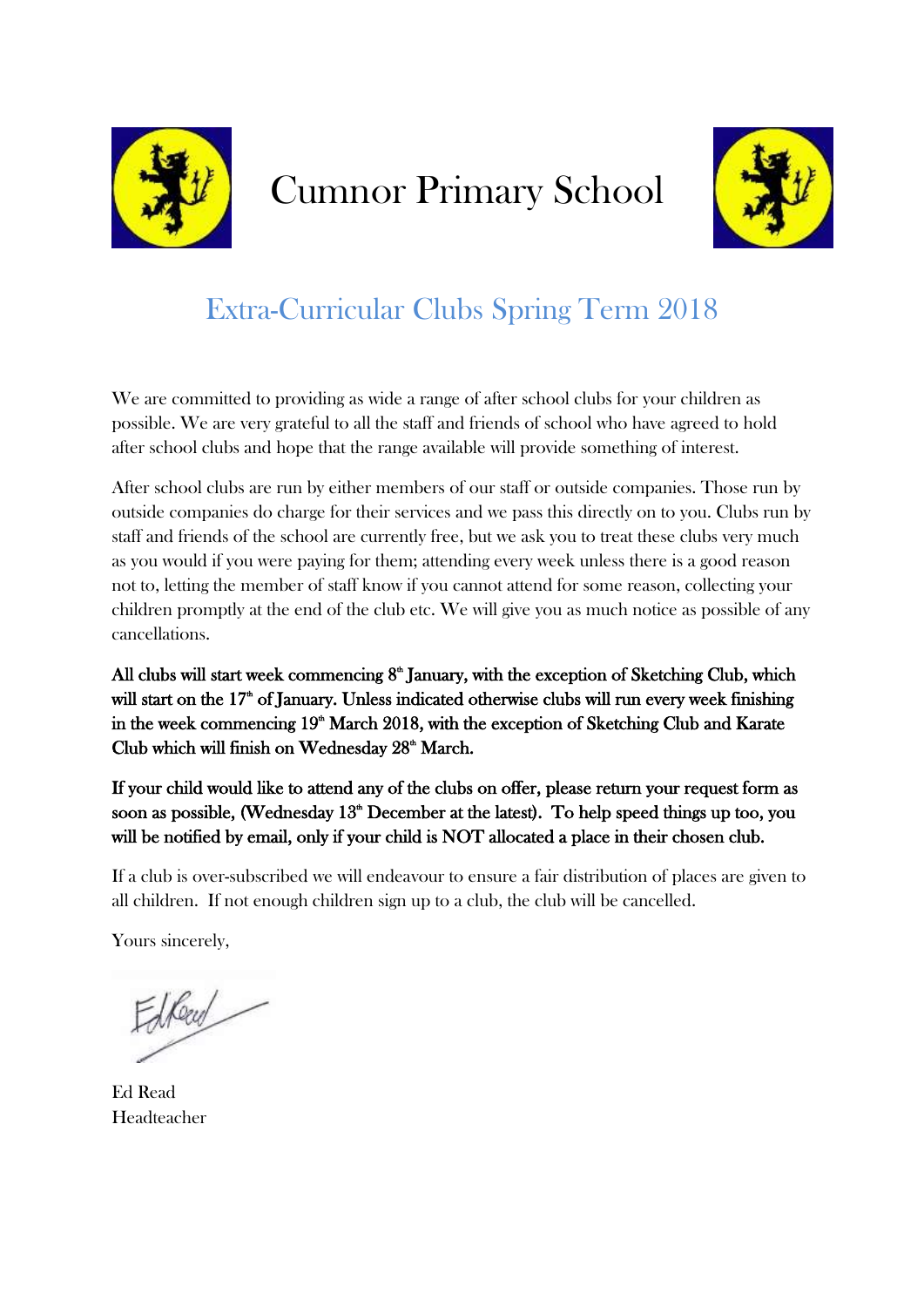| <b>OXFORDSHIRE SKILL ACQUISITION ACADEMY</b>                                                                                                                                                    | THE MONDAY GROUP TMG                                                                                           |  |
|-------------------------------------------------------------------------------------------------------------------------------------------------------------------------------------------------|----------------------------------------------------------------------------------------------------------------|--|
| with Declan McGovern                                                                                                                                                                            | with Voirrey Carr and Jane Vlittos                                                                             |  |
| Monday 3.10 - 4.15pm<br>$\bullet$<br>Reception, Years 1,2,3,4<br><b>Max 30</b><br>Fun football, learning skills and great exercise with a                                                       | Monday 3.10 - 4pm<br>Reception, KS1 & KS2<br><b>Max 20</b><br>Come and explore Bible Stories, Games, Craft and |  |
| qualified trainer. ** Booking form available from the<br>office, charges apply.                                                                                                                 | Fun!                                                                                                           |  |
| <b>NETBALL CLUB</b> with Mrs Stockford                                                                                                                                                          | <b>CREATIVE WRITING with Mrs Davis</b>                                                                         |  |
| Monday $3.10 - 4$ pm<br>٠<br><b>Year 5,6</b><br><b>Max 21</b>                                                                                                                                   | Monday 3.10 - 4pm<br>Year 4,5<br><b>Max 12</b>                                                                 |  |
| Learning skills and great exercise                                                                                                                                                              | Enjoy writing creatively!                                                                                      |  |
| <b>KITCHEN GARDEN CLUB with Katey Vane</b>                                                                                                                                                      | <b>ARCHAEOLOGY CLUB with Mrs Delacovias</b>                                                                    |  |
| Tuesday (Year 5)<br>Friday (Year 6)<br>$3.10 - 4pm$<br>Max 8                                                                                                                                    | Tuesday $3.10 - 4$ pm<br>Years 4,5,6<br><b>Max 15</b>                                                          |  |
| Learn lots of cooking skills and gardening<br>techniques. Make lots of delicious, healthy and<br>seasonal food to enjoy at home.<br>**Booking form available from the office, charges<br>apply. | Finding out about digging up the past.                                                                         |  |
| <b>KARATE CLUB</b> with Sensei Natalia Coleman                                                                                                                                                  | <b>SKETCHING CLUB</b> with Mrs Bannerman                                                                       |  |
| Wednesdays<br>Age 7 up                                                                                                                                                                          | Wednesday $3.10 - 4.15$ pm<br>Years 5,6<br>Min 5 / Max 10                                                      |  |
| If you are interested in joining                                                                                                                                                                |                                                                                                                |  |
| Karate, please contact nataliacoleman@mail.ru<br>Telephone 07506 102467.                                                                                                                        | Learn to improve your basic sketching skills.<br>** Booking form available from the office, charges            |  |
| **Details available on                                                                                                                                                                          | apply.                                                                                                         |  |
| www.oxfordkarateacademy.com website.<br>Charges apply.                                                                                                                                          | PLEASE NOTE This club starts on Wednesday 17th<br>January.                                                     |  |
| <b>ATHLETICS CLUB with Carl Pinder</b>                                                                                                                                                          | <b>CHESS CLUB</b> with Mr Read                                                                                 |  |
| Wednesday $3.10 - 4.15$ pm<br>Year 4,5,6<br><b>Max 15</b>                                                                                                                                       | Thursday $3.10 - 4$ pm<br>Year 4,5,6<br><b>Max 20</b>                                                          |  |
| Keep fit, develop your stamina and skills in this<br>athletics Club.<br>**Booking form available from the office, charges<br>apply.                                                             | This term we will be focusing on The Delancey mega<br>final chess competition.                                 |  |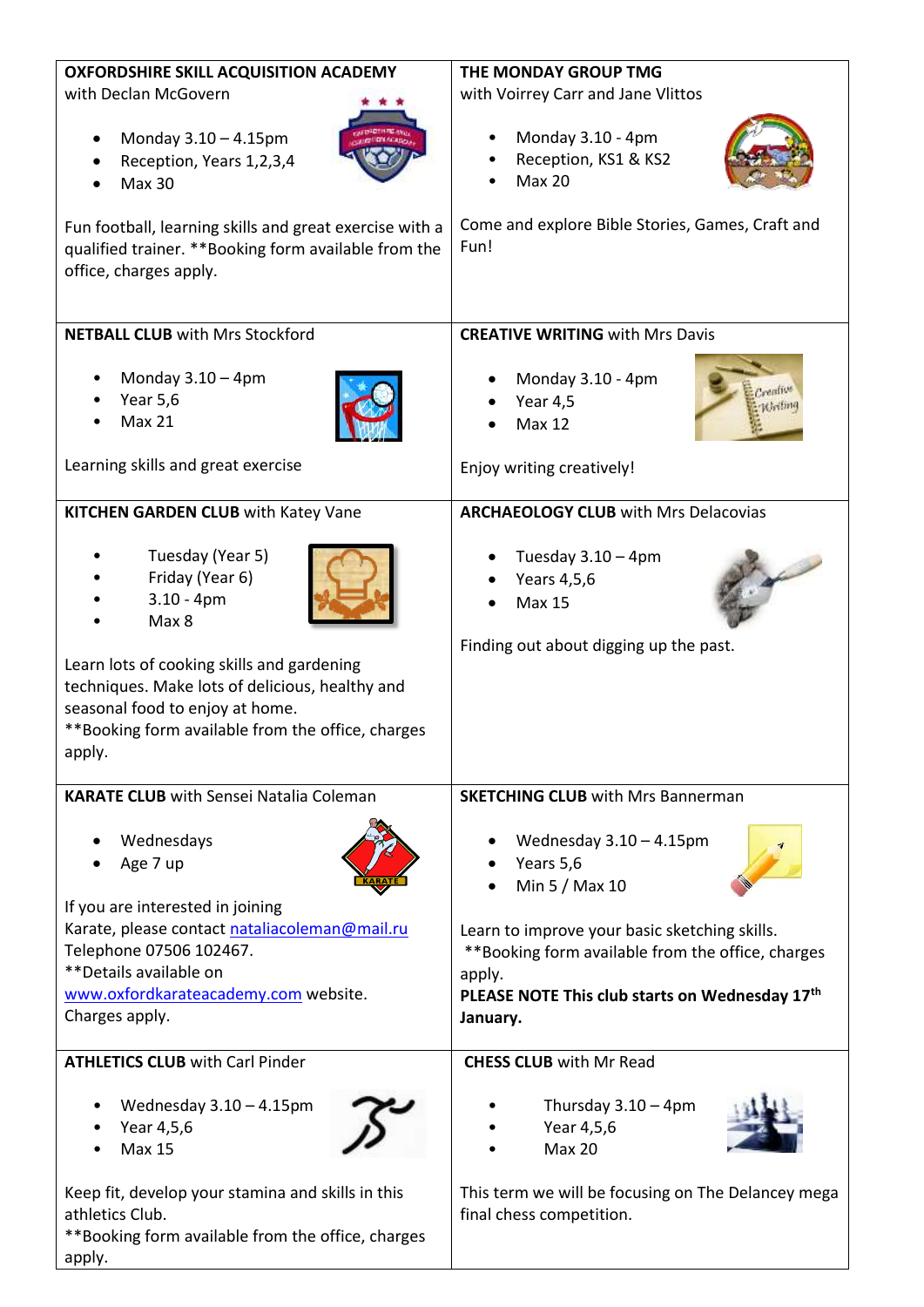| <b>FILM CLUB</b> with Mrs Axford<br>Thursday $3.10 - 4.00$ pm<br>$\bullet$<br>Years 1,2,3<br>$\bullet$<br><b>Max 20</b>                                          | <b>FOOTBALL CLUB</b> for boys and girls<br>with Jonathan Ward and Miss Pearson<br>Friday $3.10 - 4.15$ pm<br>Years 5,6<br><b>Max 20</b> |  |
|------------------------------------------------------------------------------------------------------------------------------------------------------------------|-----------------------------------------------------------------------------------------------------------------------------------------|--|
| We will be watching and critiquing films. Children will<br>have their own logins to explore the Intofilm website<br>to review films during the club and at home. | Enjoy developing your football skills.                                                                                                  |  |
| <b>TENNIS COACHING CLUB with Ed Duncan</b>                                                                                                                       |                                                                                                                                         |  |
| Friday $3.10 - 4$ pm<br>Years 1, 2<br>Min 5 / Max 12                                                                                                             |                                                                                                                                         |  |
| Have fun learning to play tennis.<br>**Booking form available from the office, charges<br>apply.                                                                 |                                                                                                                                         |  |